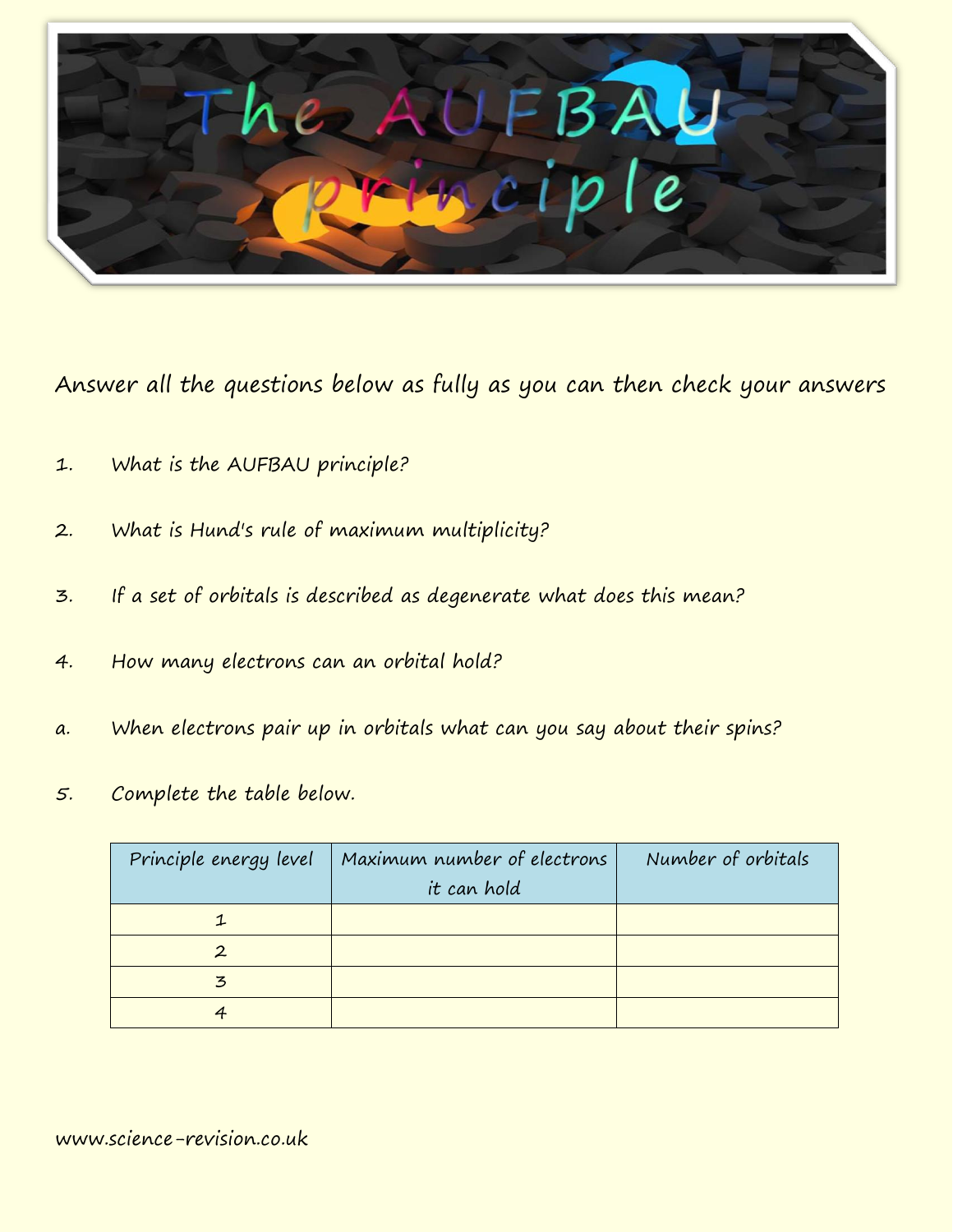Complete table below:

| Sub-level | Maximum number of electrons it can | Number of orbitals   |
|-----------|------------------------------------|----------------------|
|           | hold                               | present in sub-level |
|           |                                    |                      |
|           |                                    |                      |
| α         |                                    |                      |
|           |                                    |                      |

6. Which element has the following electronic configuration?

a.  $[Ar]4s^2$  b.  $[Ar]4s^23d^3$  c.  $[Ne]3s^23p^4$ 

- 7. Write the electronic configuration for the following elements: a. Al b. K c. Sc d. F E. Mg
- 8. Write out the electronic structure for Cr and Cu.
- a. What is unusual about the electron arrangements for these two transition metals? Explain why this unusual electron arrangement occurs.
- 9. Complete the following orbital diagram for the elements shown: a.  $_{15}P$  b.  $_{22}Ti$

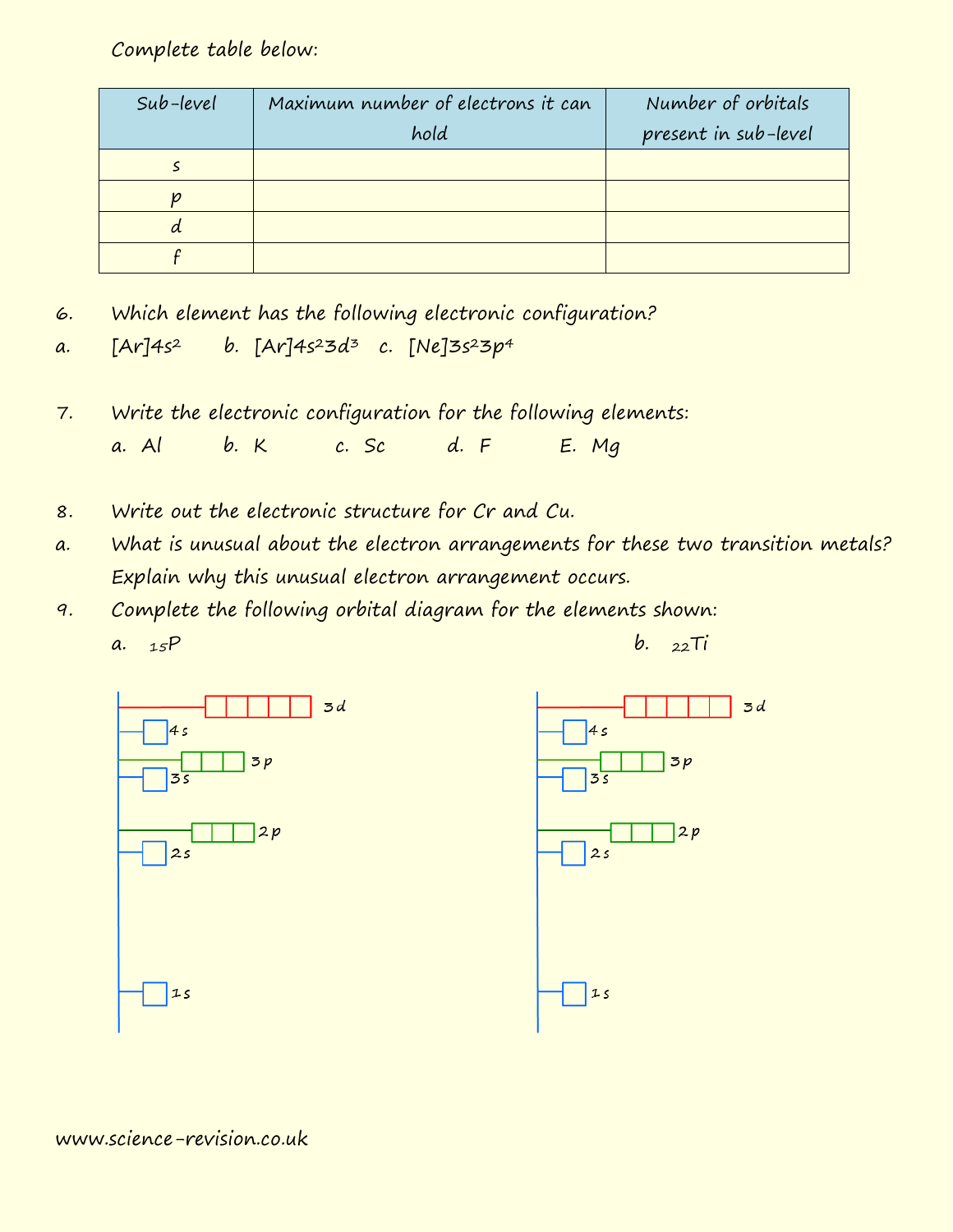a. Sodium (Na) b. Selenium (Se) c. Gold (Au) d. Chlorine (Cl)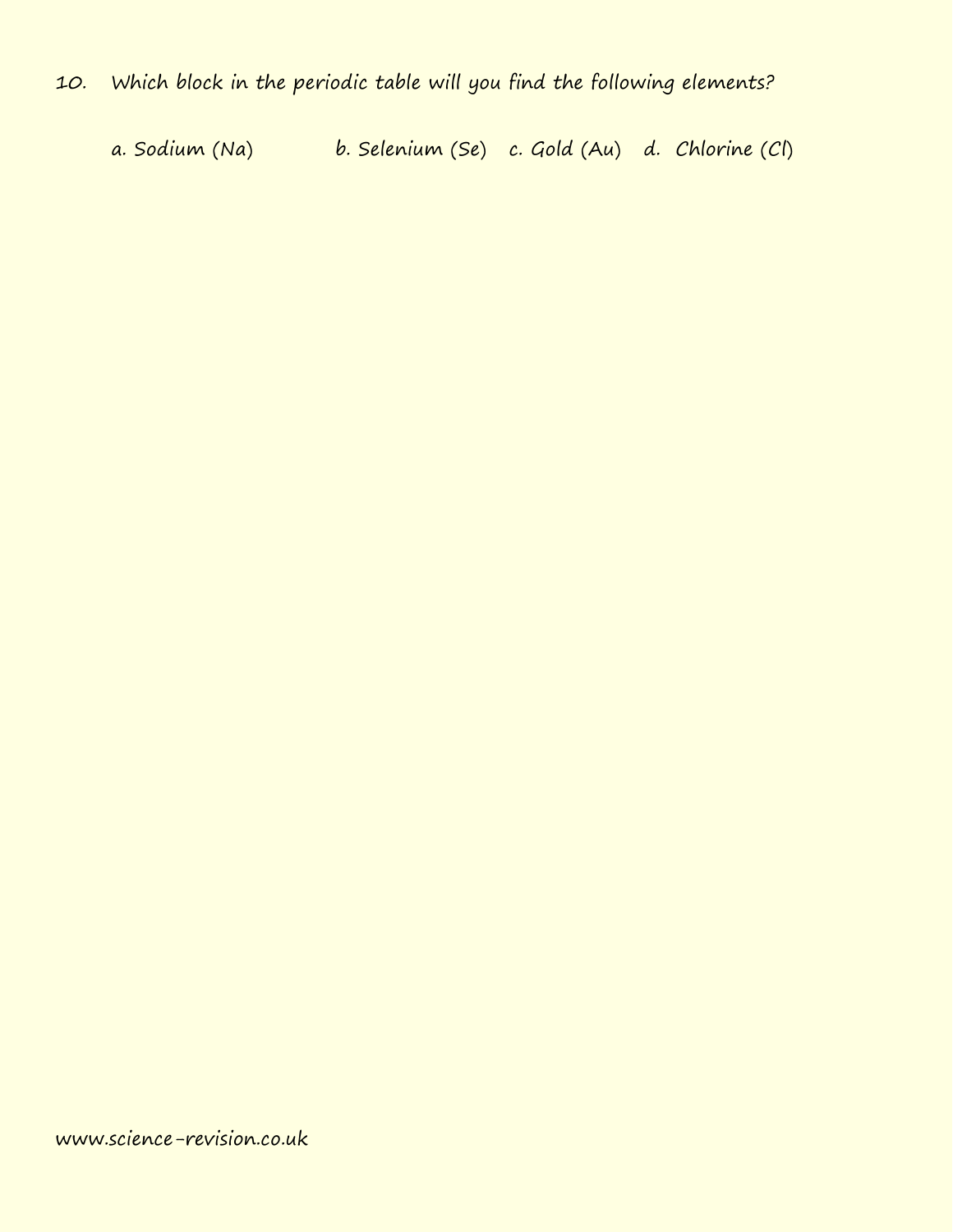## Answers

- 1. What is the AUFBAU principle? A set of rules to enable you to work out the electronic configuration of atoms
- 2. What is Hund's rule of maximum multiplicity? As electrons are added to degenerate orbitals they fill the lowest energy orbitals first. The electrons occupy the orbitals singularly and with parallel spins before pairing up. When they pair up they have opposite spins to reduce repulsion between them.
- 3. If a set of orbitals is described as degenerate what does this mean? They have the same energy. The electrons will occupy the same principal energy level or same sub-level.
- 4. How many electrons can an orbital hold? Maximum of 2 electrons.
- a. When electrons pair up in orbitals what can you say about their spins? The have opposite spins to reduce repulsion between them.
- 5. Complete the table below.

| Principle energy level | Maximum number of electrons | Number of orbitals |
|------------------------|-----------------------------|--------------------|
|                        | it can hold                 |                    |
|                        |                             |                    |
|                        |                             |                    |
| $\mathbf{z}$           | 18                          |                    |
|                        | 32                          |                    |

Use the formula  $2n^2$  to calculate the maximum number of electrons in each principal energy level (n) e.g. The third principal energy level will hold  $2 \times 3^2$  = 18 electrons.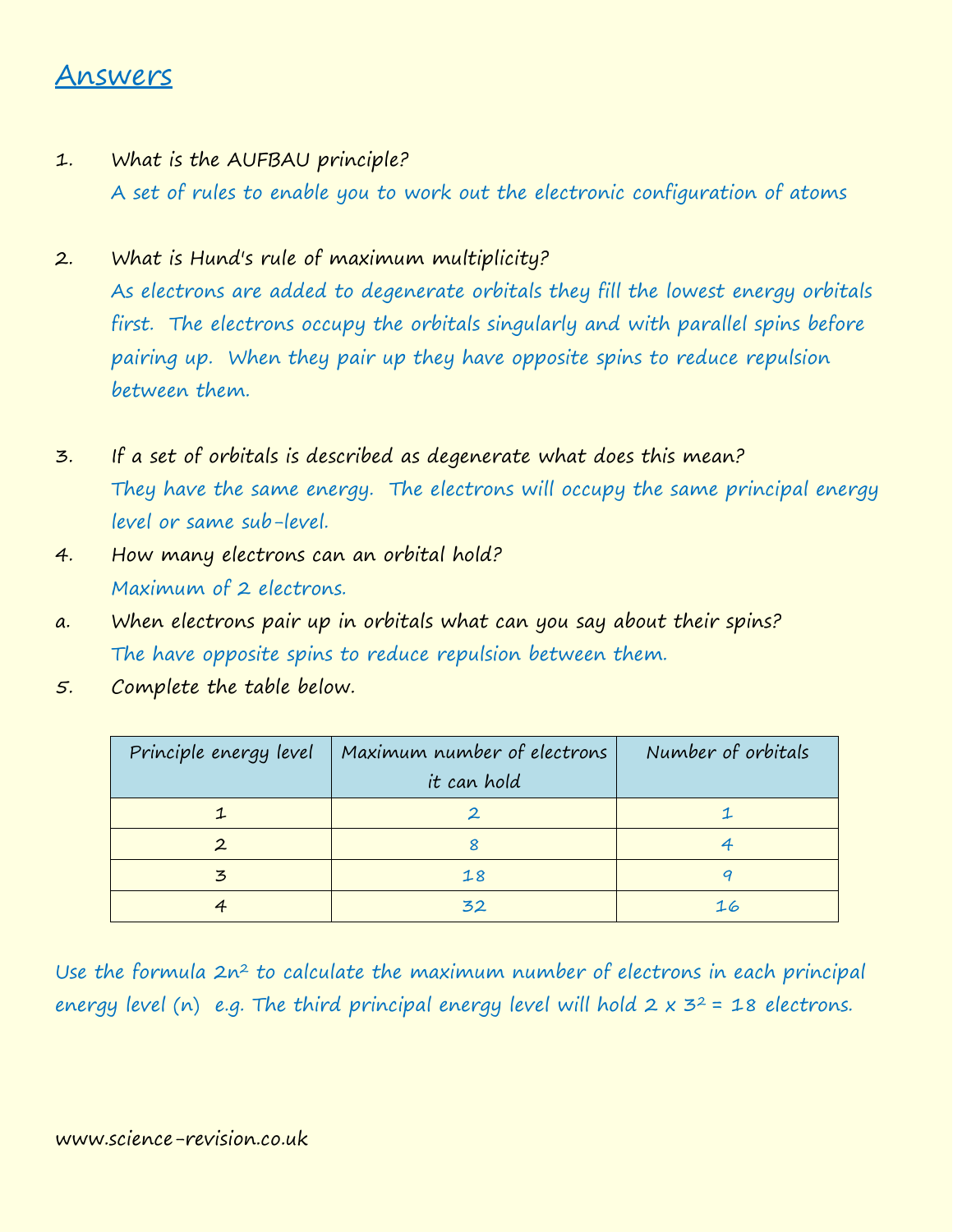## Complete table below:

6.

| Sub-level | Maximum number of electrons it can | Number of orbitals   |
|-----------|------------------------------------|----------------------|
|           | hold                               | present in sub-level |
|           |                                    |                      |
|           | 6                                  |                      |
|           | 10                                 |                      |
|           | 14                                 |                      |

Which element has the following electronic configuration?

- a.  $[Ar]4s^2$  b.  $[Ar]4s^23d^3$  c.  $[Ne]3s^23p^4$ calcium vanadium sulfur
- 7. Write the electronic configuration for the following elements: a. Al  $b. K$  c. Sc  $d. F$  E. Mq  $[Ne]4s^23p^1$  [Ar]4s<sup>1</sup> [Ar]4s<sup>2</sup> 3d<sup>1</sup> 1s<sup>2</sup> 2s<sup>2</sup>2p<sup>5</sup> [Ne]4s<sup>2</sup>
- 8. Write out the electronic structure for Cr and Cu.

 $[Ar]4s^13d^5$  and  $[Ar]4s^13d^{10}$ 

a. What is unusual about the electron arrangements for these two transition metals? They both have a partly filled 4s orbital but have electrons present in a higher 3d sub-level.

Explain why this unusual electron arrangement occurs.

The presence of filled and half-filled 3d sub-levels offer extra stability to the atom.